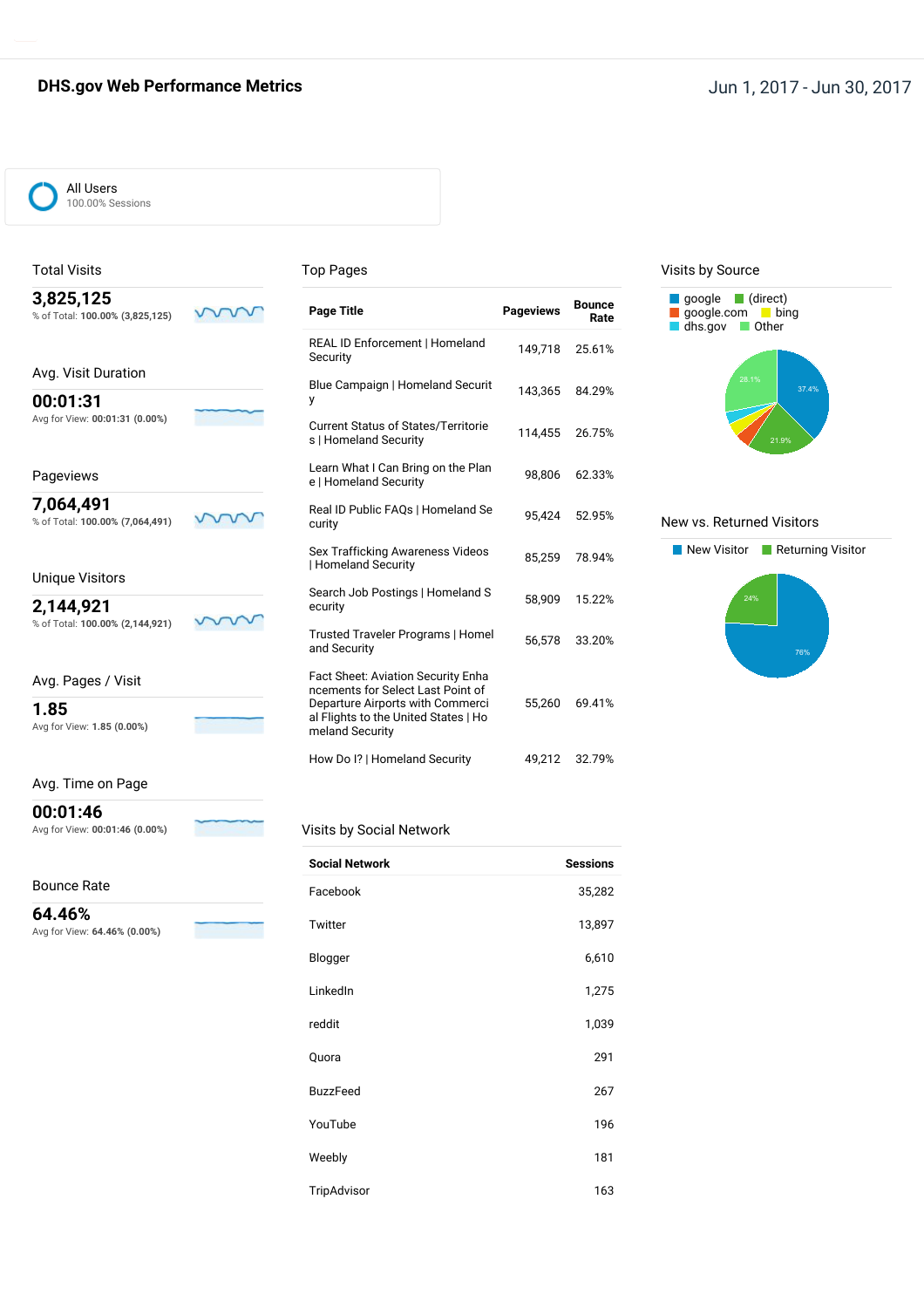## **DHS.gov Search Performance Metrics Jun 1, 2017 - Jun 30, 2017**



#### Visits to DHS.gov

**3,825,125** % of Total: **100.00% (3,825,125)**

**105,417** % of Total: **100.00% (105,417)**

### Total External Searches (Google)

**858,653** % of Total: **22.45% (3,825,125)**

 $\checkmark$  $\sqrt{}$ 

mm

vv

ν

| Search Term                  | <b>Total Unique</b><br><b>Searches</b> | Organic<br><b>Searches</b> |
|------------------------------|----------------------------------------|----------------------------|
| careers                      | 927                                    | 0                          |
| laptop ban                   | 908                                    | 10                         |
| esta                         | 707                                    | 19                         |
| real id                      | 583                                    | 19                         |
| esta application             | 573                                    | 19                         |
| global entry                 | 573                                    | 19                         |
| global entry applica<br>tion | 516                                    | 10                         |
| case status                  | 468                                    | 57                         |
| esta status                  | 468                                    | 57                         |
| forms                        | 430                                    | 57                         |
|                              |                                        |                            |

Top Internal Searches by Search Term

New vs. Returned Visitors



Avg. Visits per Visitor



### Top External Searches (Google - as reported)

| Page Title                                                  | <b>Sessions</b> |
|-------------------------------------------------------------|-----------------|
| Learn What I Can Bring on the Plane   H<br>omeland Security | 76,947          |
| Blue Campaign   Homeland Security                           | 76,689          |
| Sex Trafficking Awareness Videos   Ho<br>meland Security    | 52,231          |
| Homeland Security                                           | 41,961          |
| Homeland Security   Home                                    | 28,862          |
| Real ID Public FAQs   Homeland Securit<br>у                 | 20,875          |
| Identify a Victim   Homeland Security                       | 17,321          |
| Get a Green Card   Homeland Security                        | 16,834          |
| Cross U.S. Borders   Homeland Security                      | 14,159          |
| Comparison Chart   Homeland Security                        | 11,732          |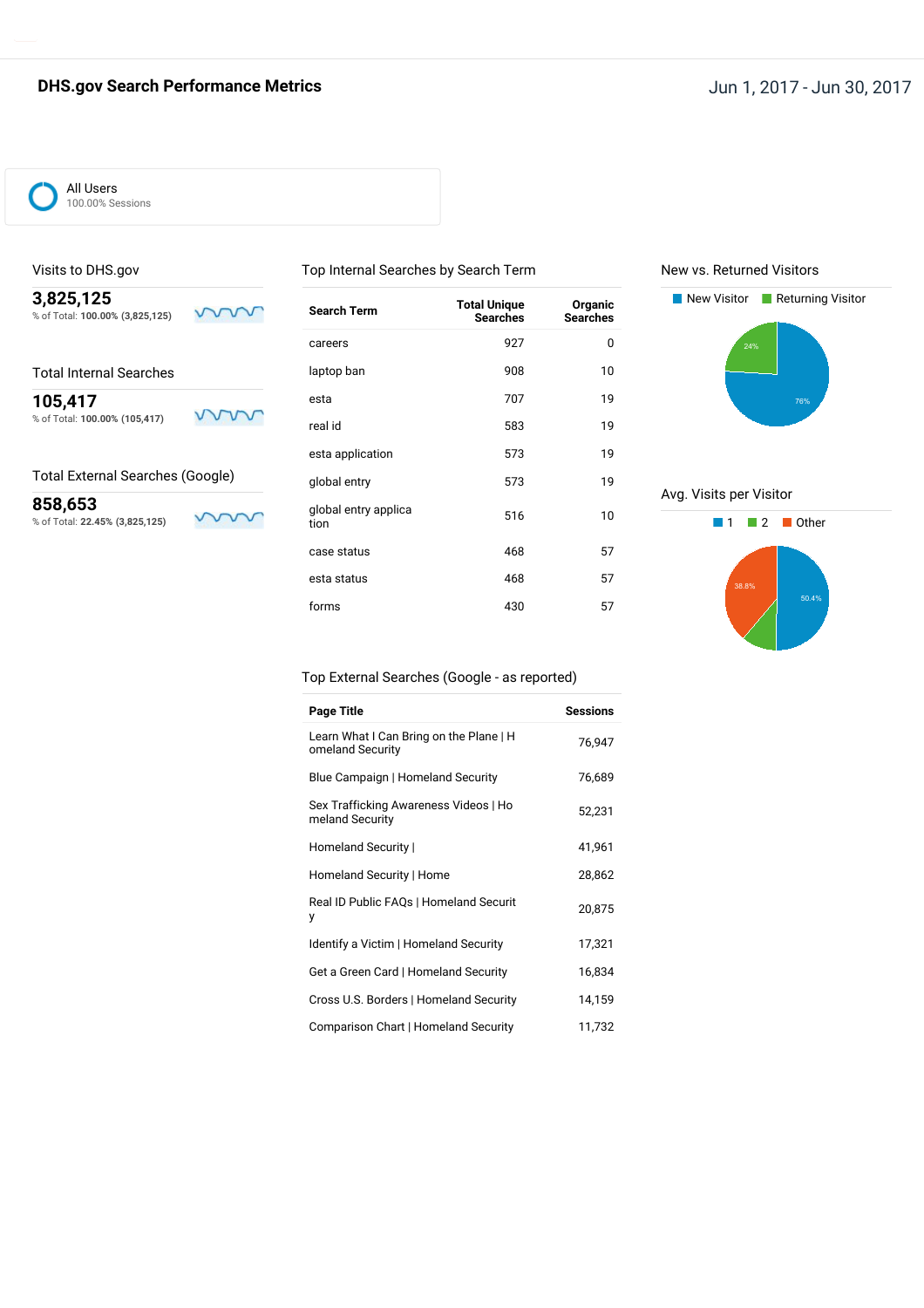Time Period: 06/01/2017 –06/30/2017

# **Voice of the Customers**

## **Feedback:**

- The major customer issues to improve on the DHS.gov site include making content easier to find, label pages and navigation to help customers find relevant content quickly and easily.
- Other items to improve on the DHS.gov site include simplifying links and navigation choices, making navigation more intuitive, and remediating broken links.

Complete list available upon request

(Source: Survey Monkey)

## **Recommendations:**

We continue to review and work on recommendations from DHS.gov metrics reports. The DHS.gov Web Team documents and analyzes the success of improvements through metrics in addition to emerging technologies, recommendations and actions.

## **Actions Taken:**

**Difficulty Finding Content, Feeling Lost and Mislabeled Links:** The DHS.gov Web Team continues to implement more left navigation throughout site and restructure content and hyperlinks to promote a more productive, user-friendly experience.

**Increase Visibility:** This past quarter, the DHS.gov Web Communications team identified the top 200 pages according to Google Analytics and updated the "Frequently Request Pages" section of the site to reflect customer needs.

**Improved Usage Analytics:** This past quarter, the DHS.gov Web Communications team installed Google Analytics tracking code to all DHS.gov homepage rotators to identify how many clicks rotators are receiving and which homepage content is attracting the most attention by site users.

### **Technical Improvements:**

- Removed "Latest Headlines" from bottom of Main News Page
- Reviewed mobile theme's template
- Upgraded to the latest baseline of our Content Management System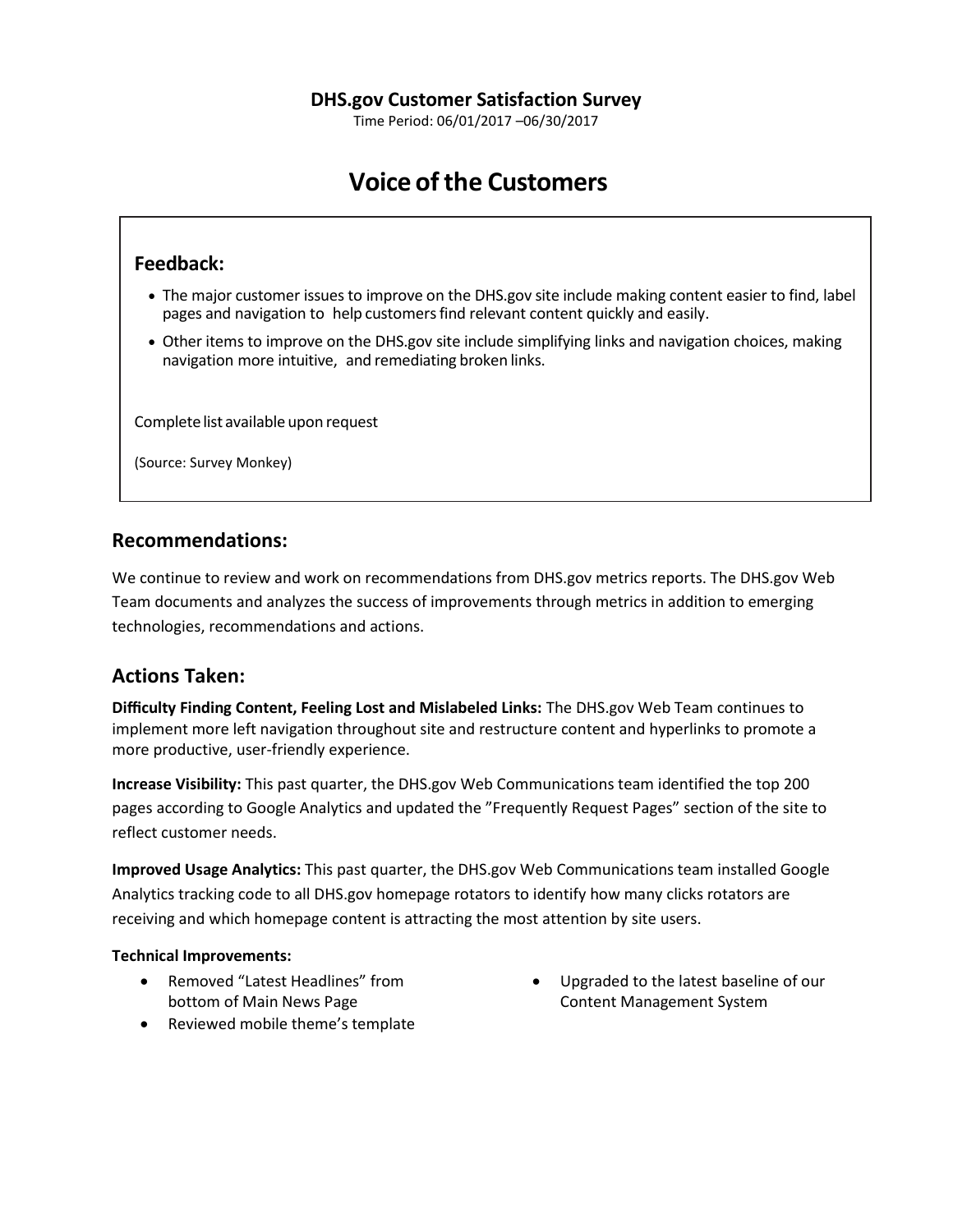## **DHS.gov Customer Satisfaction Survey**

Time Period: 06/01/2017- 06/30/2017

## **Overall Customer Satisfaction Score 69.97**

## **How would you rate your overall experience today? 64.87 Answer Choices Responses Points Score** ▪ Outstanding 698 100 69800 **• Above Average 1015 75 76125** • Average 18750 **48750** 18750 18750 18750 18750 18750 18750 18750 18750 18750 18750 18750 18750 18750 18750 18750 18750 18750 18750 18750 18750 18750 18750 18750 18750 18750 18750 18750 18750 18750 18750 18750 18750 18750 ▪ Below Average 194 25 4850 ▪ Poor 194 0 0 **Total 3076 199525 Were you able to complete the purpose of your visit? 59.43 Answer Choices Responses Points Score** ▪ Yes 1828 100 182800 ▪ No 1248 0 0 **Total 3076 182800 86.87 Answer Choices Responses Points Score** ▪ Yes 2672 100 267200 ▪ No 404 0 0 **Total 3076 267200 Will you recommend this website to a friend or colleague? 82.02 Answer Choices Responses Points Score** ▪ Yes 2523 100 252300  $\bullet$  No  $\bullet$  0 0 0  $\bullet$  0 0 0  $\bullet$  553 0 0 0 0 0  $\bullet$ **Total 3076 252300 63.52** NOTE: Excludes "Other" responses **Answer Choices Responses Points Score Would you still return to this website if you could get this information or service from another source? Please describe your experience finding your way around (navigating) DHS.gov today.**

| Total                                                                     | 2826 |     | 179500   |
|---------------------------------------------------------------------------|------|-----|----------|
| . Would often feel lost, not know where I was                             | 71   | 0   | O        |
| • Too many links or navigational choices                                  | 72   | 0   | $\Omega$ |
| . Navigated to general area but couldn't find the specific content needed | 507  | 0   | $\Omega$ |
| . Links / labels are difficult to understand, they are not intuitive      | 69   |     | 0        |
| • Links did not take me where I expected                                  | 178  | 0   | $\Omega$ |
| • Had technical difficulties (e.g. error messages, broken links)          | 134  |     | 0        |
| • Encountered no difficulties                                             | 1795 | 100 | 179500   |

#### **How was your experience using our site search? 54.65**

NOTE: Excludes "Did not use search" and "Other" responses

| <b>Answer Choices</b>                                   | <b>Responses</b> | <b>Points</b> | Score    |
|---------------------------------------------------------|------------------|---------------|----------|
| • Encountered no difficulties                           | 811              | 100           | 81100    |
| I was not sure what words to use in my search           | 133              | 0             | $\Omega$ |
| • Results were not helpful                              | 255              | 0             | $\Omega$ |
| . Results were not relevant to my search terms or needs | 133              | 0             | $\Omega$ |
| • Results were too similar / redundant                  | 35               | O             | $\Omega$ |
| • Returned not enough or no results                     | 76               | 0             | $\Omega$ |
| • Returned too many results                             | 41               | 0             | $\Omega$ |
| Total                                                   | 1484             |               | 81100    |